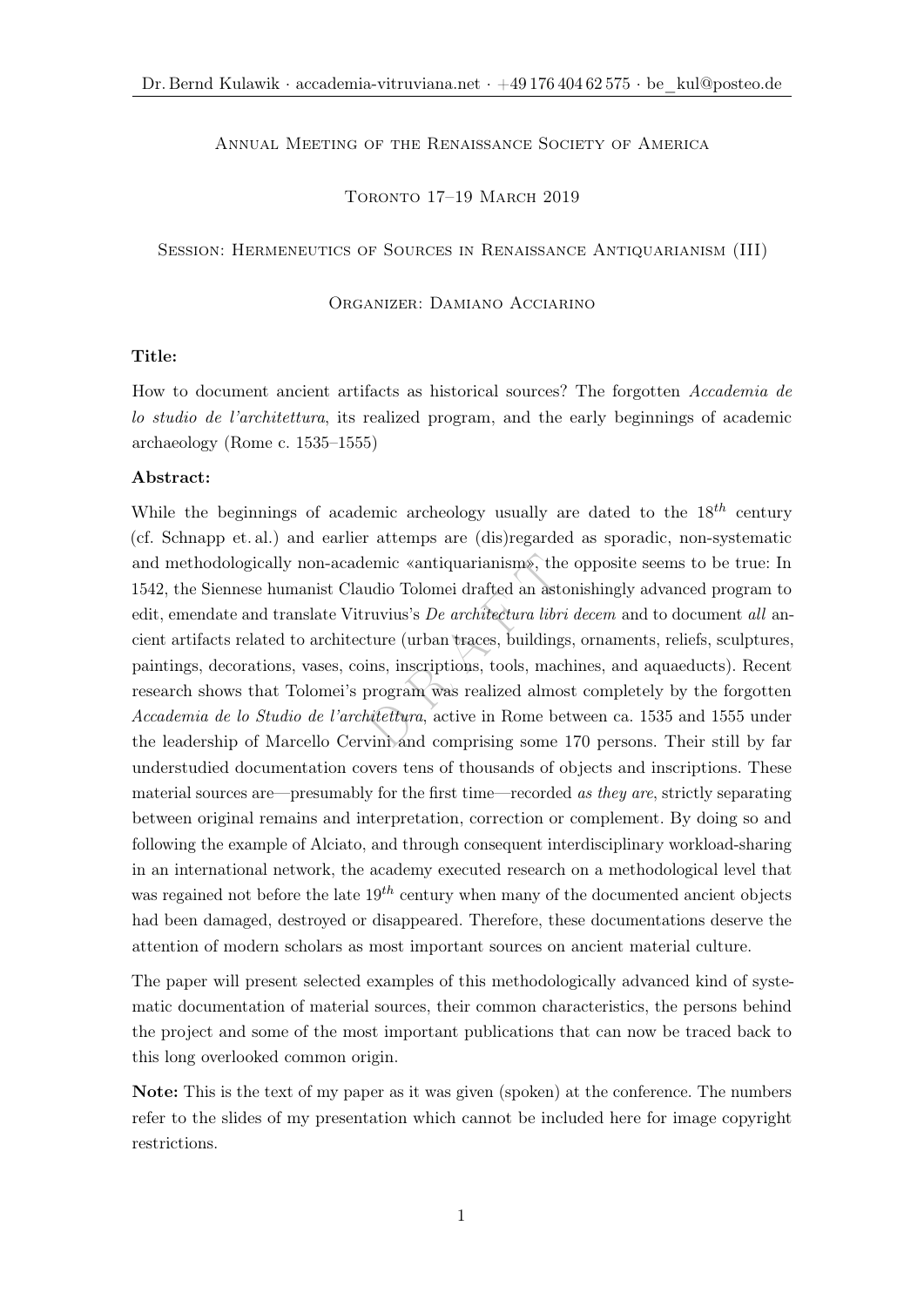- 1. First of all, I want to thank Damiano for having me in this interesting session giving me the opportunity to meet many scholars whose writings accompanied my research during the recent years and helped to connect many dots.
- 2. But at the beginning I want to commemorate three scholars to whom I owe even more: architectural historian Christof Thoenes who pointed me to the Berlin Codex Destailleur D in 1997, supervised my dissertation and always had an open ear for my hypotheses; romanist Horst Heintze who — together with his wife Edith — helped me with translations and always had important information on Renaissance persons and books; and art historian Andreas Tönnesmann who gave me the opportunity to follow some ideas derived from my dissertation in a research project from 2013–2017.
- 3. As you know, there is a famous letter written by Siennese humanist Claudio Tolomei in 1542 containing a detailed description of a publishing project that was intended to document any theoretical and practical knowledge and sources regarding ancient Roman architecture. Its aim was to «re-awake this noble study» and «to open up the way for many others in the future» who could follow these examples and rules taken from antiquity. The letter was published in  $1547$  and reprinted some  $20 \times$ .
- was published in 1547 and r<br>ious program of 24 books en<br>ooks etc. derived from Vitr<br>mes, would have been impre<br>idressing also practical purpo<br>urban history in antiquity (vo<br>of *all* ancient Roman artiface 4. Of course, the very ambitious program of 24 books encompassing new editions and translations, lexica, textbooks etc. derived from Vitruvius's Ten Books on Architecture in its first 11 volumes, would have been impressing enough. But this rather theoretical part, though addressing also practical purposes, was to be completed by a reconstruction of Rome's urban history in antiquity (vol. 12), followed by 12 books of annotated documentations of all ancient Roman artifacts that were somehow related to architecture: buildings, architectural ornaments and sculptural decorations like reliefs and statues, vases, tools and instruments, inscriptions, paintings, coins, building machines and aquaeducts. Only one printed book and two volumes of drawings after reliefs have been associated with Tolomei's program yet, and the program itself is regarded as a largely unfinished, even unfinishable project.
- 5. Tolomei anticipated these doubts and rejected them by mentioning that the immense workload would be divided among a large number of scholars and practionners he compares them with «a hundred crafts working at the same time in a city» who would be able to «finish it in less than three years».
- 6. At the moment, I would regard some 168 persons as members of Tolomei's network, participating as supporters, owners of artifacts, authors, printers, architects, artists,
- 7. all of them with a certain antiquarian interest. They were supported by
- 8. more than 40 anonymous draughtsmen working for this Accademia de lo Studio de l'Architettura.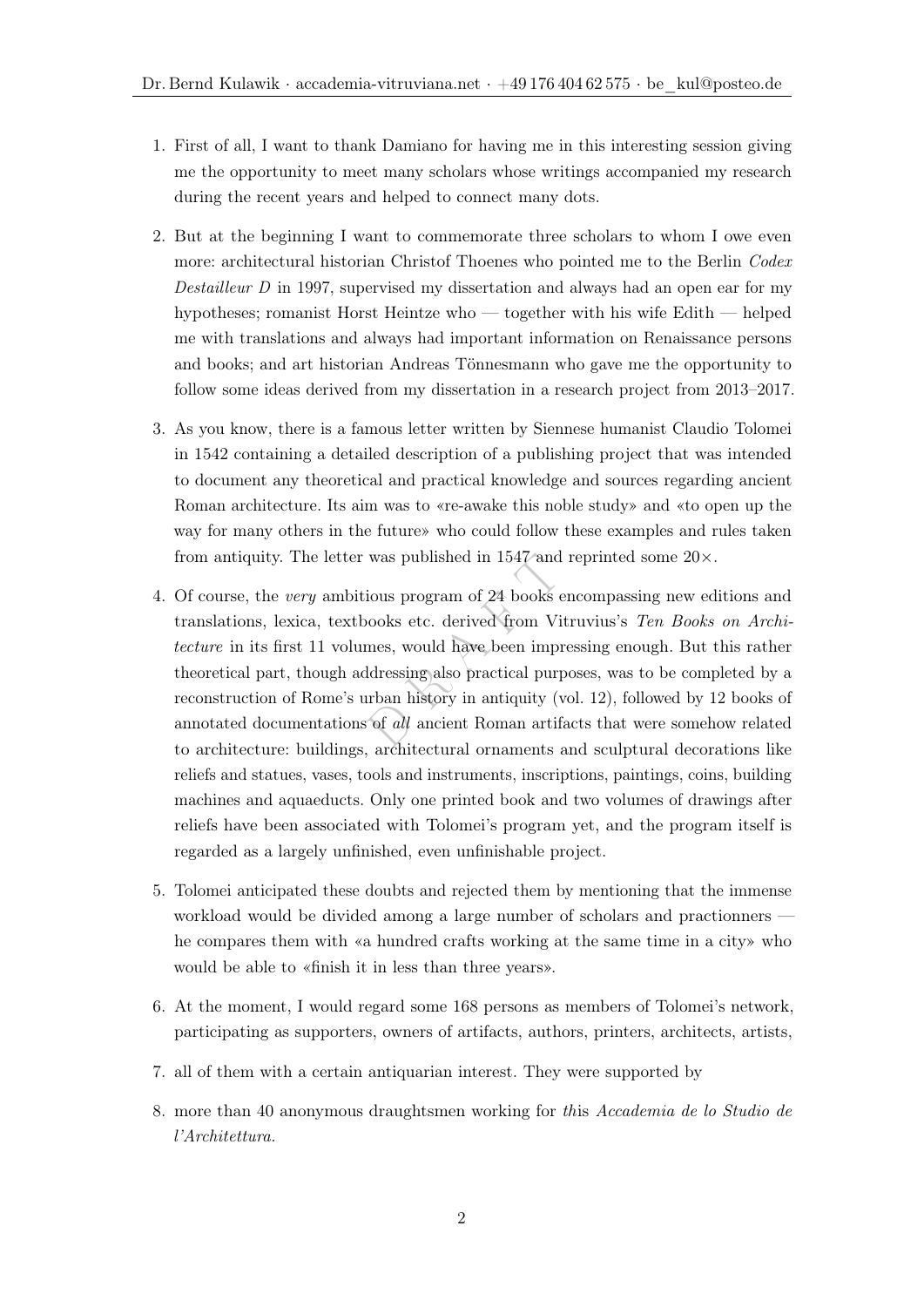- 9. Therefore, I would regard almost all parts of Tolomei's program as finished: be it as drawings and manuscripts, or as printed books which often very closely follow Tolomei's descriptions.
- 10. As an architectural historian, let me start my short overview of some of these interrelated sources and their usage with some architectural drawings that may demonstrate the almost incredible accuracy with which the ancient artifacts were documented by Tolomei's network which has often been confused (also by myself) with the Accademia della Virtù, the Accademia dello Sdegno or even the Accademia dei Virtuosi al Pantheon. — This drawing shows one quadrant of the Roman Colosseum. The remarkable thing here is not only that, for the first time, the distances between all pillars are measured, but the draughtsmen also realized that the radii starting from certain points at the main axis, did cross each other. This should and could not happen in a regular oval or ellipse, and therefore, they must have realized and tried to document that the Colosseum is not as regular as all later plans suggest.
- 11. Today, everyone can realize this fact by simply using a maps program on the internet. But during the Renaissance and for centuries to come this fact was not noticed.
- ce and for centuries to come<br>e Colosseum that I found a<br>is the one on the right, and<br>id not document the crossin<br>with the assumption of a cc<br>the 16th-century draughtsme<br>e, i.e., without adding their o 12. The only later plan of the Colosseum that I found and which comes close to this observation from ca. 1545 is the one on the right, and as you may notice: even here the modern draughtsman did not document the crossing *radii*! So: While other plans of the Colosseum started with the assumption of a correct oval or ellipse and then added some measurement, the 16th-century draughtsmen obviously tried to document this buildings as they were, i.e., without adding their own interpretations.
- 13. This approach deserves, in my opinion, to be called «archaeological», and much more so than most of the so-called archaeological documentations of ancient architecture up to beginnings of the «Bauforschung» in the late 19th century. This approach can be observed throughout the somewhat 3'500 single drawings on 870 sheets in more than 20 collections (still counting) — and it should be characterized as *methodologically* systematic in a very strict sense. And because the creation of these drawings took some 20 years and involved more than 40 participants, it can also be described as very  $well-coordinated.$   $\longrightarrow$  As far as I know, there is no larger measuring survey campaign in the history of architecture and archaeology producing more results of the same quality.
- 14. Another example from this vast collection of architectural drawings is this drawing on the right documenting the Curia Iulia at the Forum Romanum then supposed to be the ancient temple of Saturn. As you can easily observe, the drawing does not represent the correct proportions, because this would not be useful in recording as many measurements as possible. Therefore, the mostly French draughtsmen working for the Accademia used a method their profession had been familiar with for centuries: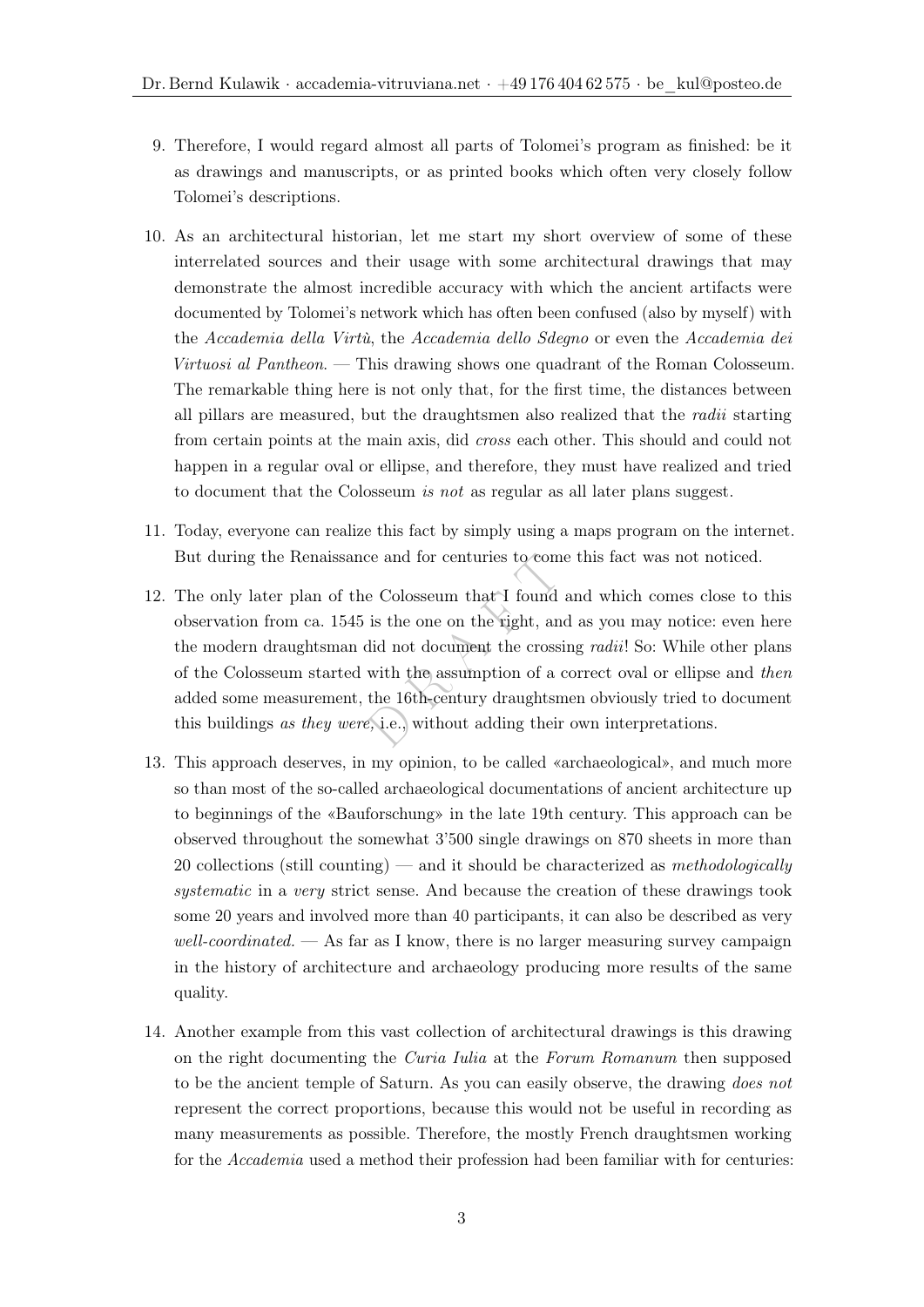They expanded those parts that needed many measurements and shortened those that didn't. You may see the many measurements taken for the lost piedestallo that once used to carry a statue on the top right corner — and you may miss the holes in the front, obviously once supporting the beams of a portico roof.

- 15. These holes and an ancient coin are the reasons why every modern representation of the building shows a portico in front — even though foundations for the columns or the columns themselves have never been found. In addition, the holes in the façade do not only show a remarkable irregularity, but also do not fit to any thinkable model of at least some congruence between the beams ending here and the supposed supporting columns in front of the building.
- 16. These and over characteristics must have been the reason for the draughtsmen not to record the holes at all, presumably because they realized that no ancient building from the classical period would show such awkward structural inconsistencies: They must have correctly supposed that these holes stem from a medieval addition and, therefore, could be ignored as characteristics of the building that did not originally belong to it. But how could they or their supervisors deviate from the method just described as «record everything as it is» and assume that the portico did not exist in antiquity?
- Id they or their supervisors<br>thing as it is and assume the<br>ional sources: First, cardina<br>which occupied the *Curia* for<br>ront of the façade, as Richa<br>du Bellay did not find any 17. I am sure they used additional sources: First, cardinal Jean du Bellay, then titular cardinal of Sant'Adriano which occupied the Curia for more than a millenium, had excavations executed in front of the façade, as Richard Cooper pointed out. And, like modern archaeologists, du Bellay did not find any traces of the columns or their foundations. — And the second, ancient source used for this architectural information must have been this coin from the time of Augustus: While, at the first look, it seems to show a portico, a closer look reveals that this row of columns cannot represent a portico, because they are simply too far away from each other: The four columns spread alltogether over a distance *remarkably wider* than the façade itself. And, most importantly, they do not carry or support any roof!
- 18. There is simply no sound architectural possibility to reconstruct a portico
- 19. like modern archaeology did in all reconstructions that I know!
- 20. That this interpretation and knowledge was available at the specific time and among the early archaeologists in Rome shortly before and certainly after 1550, cannot only be deduced from the architectural drawing, but also from this drawing after the coin from the workshop of Jacopo Strada who lived in Rome between 1553 and 1555 and took part in the meetings of the Accademia. Strada's drawing does not exactly represent the coin — the inscription on top of the façade is missing, for instance —, but unites the available information
	- from the architectural drawing: there is no architrave with an inscription,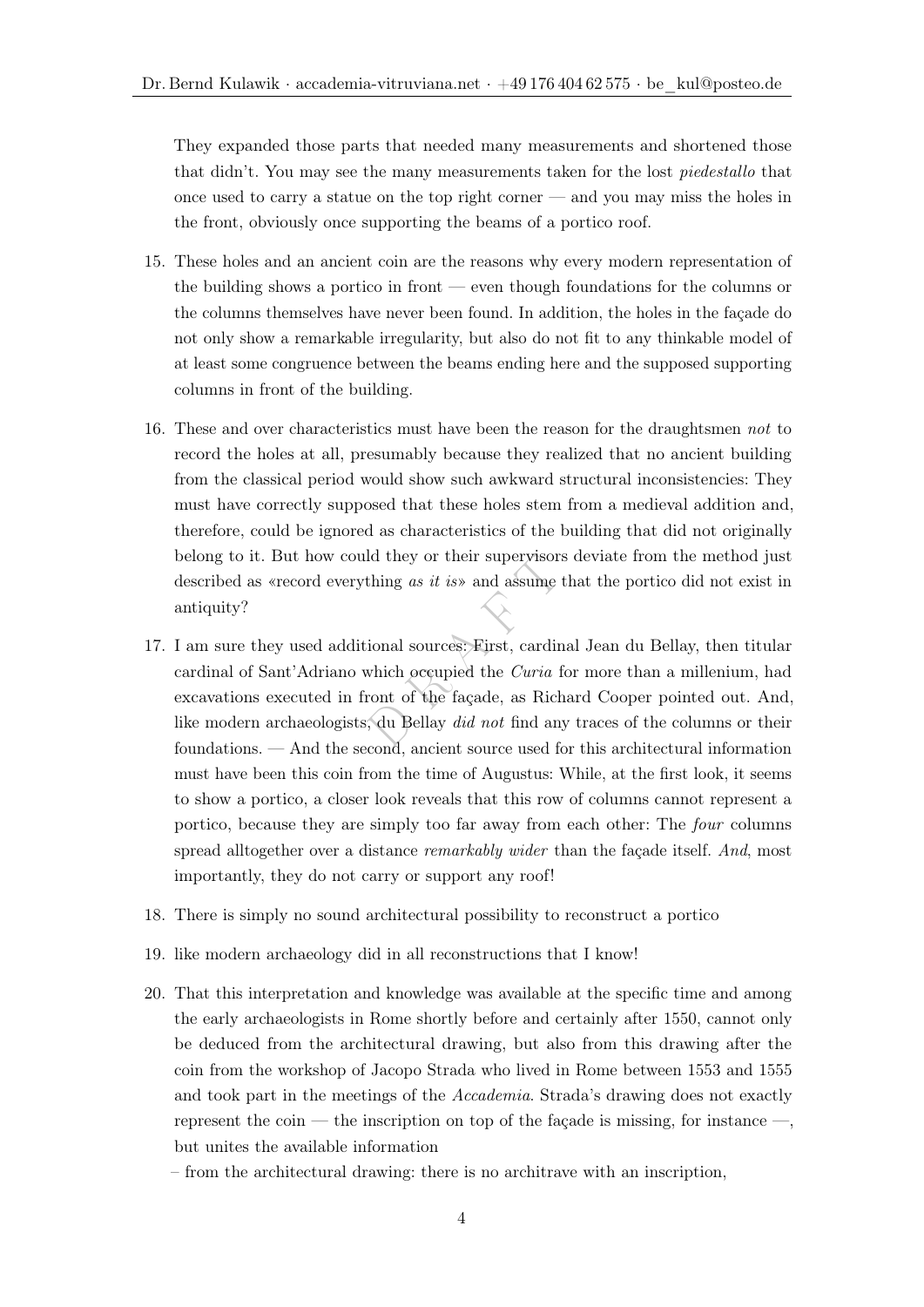– from the excavations: no columns attached to the façade or close to it,

– and from the coin and drawing: no roofed portico attached to the façade! While one may regard Strada's drawing as a deviation from the archaeological method described above, it clearly represents the way in which archaeology still works today: collect information from different sources and combine it to create the best available, consistent representation of the ancient culture under investigation.

- 21. Strada's drawing is part of his Magnum ac Novum Opus, a collection of some 12'000 drawings after ancient coins which is now since 2015 for the first time topic of a research project in Gotha, Germany, executed by Dirk Jacob Jansen and Volker Heenes. Despite the representative functions observable in Strada's Opus, I would regard it — at least in part — as closely related to the  $Accademia$ 's project, especially when we take into account that there are two sets of descriptions of these coins in 22 handwritten volumes in Vienna and Prague!
- 22. At least, it can be established, that Strada's drawing comes closer to the only visual document available from Roman Antiquity than the reconstructions by modern archaeology.
- me in 1553, he had printed is, illustrated with their coins<br>new about the *Accademia*'s<br>ne printing was finished. Du<br>me du Choul, and later he<br>e French antiquarian and the 23. Before Strada came to Rome in 1553, he had printed is own chronicle of the Roman emperors and their families, illustrated with their coins, in Lyon in Latin and French. At the time, he already knew about the Accademia's project in Rome and moved there immediately after the printing was finished. During his time in Lyon, he had collaborated with Guillaume du Choul, and later he may have helped to establish the connection between the French antiquarian and the Roman circle around Cervini, Tolomei, Agostín, Matal etc.
- 24. Later, Strada created several hundred drawings showings machines. Unfortunately, none of them have ever been compared to existing machines of Strada's time or descriptions from Antiquity. You will remember that reconstructions of ancient building and other, especially hydraulic machines according to descriptions by Vitruvius and others were part of Tolomei's project. 100 of these drawings were printed by Strada's grandson Ottavio in 1617 and 1623.
- 25. But Strada left much more interesting material. In Rome and later on he had young artists like Giovannantonio Dosio or Giambattista Armenini working for him. They were involved in creating, among others, a set of 174 drawings after ancient statues, often with an identification of the person or deity depicted, and sometimes, like here, with their damages and from different viewing angles. Again, these drawings plus some 120 drawings after ancient portrait busts in Vienna and about 200 more in Dresden, hav not been studied yet. . .
- 26. You surely know that there are more precise drawings of ancient sculptures in the codices Coburgensis and Pighianus, both going back to the Roman circle: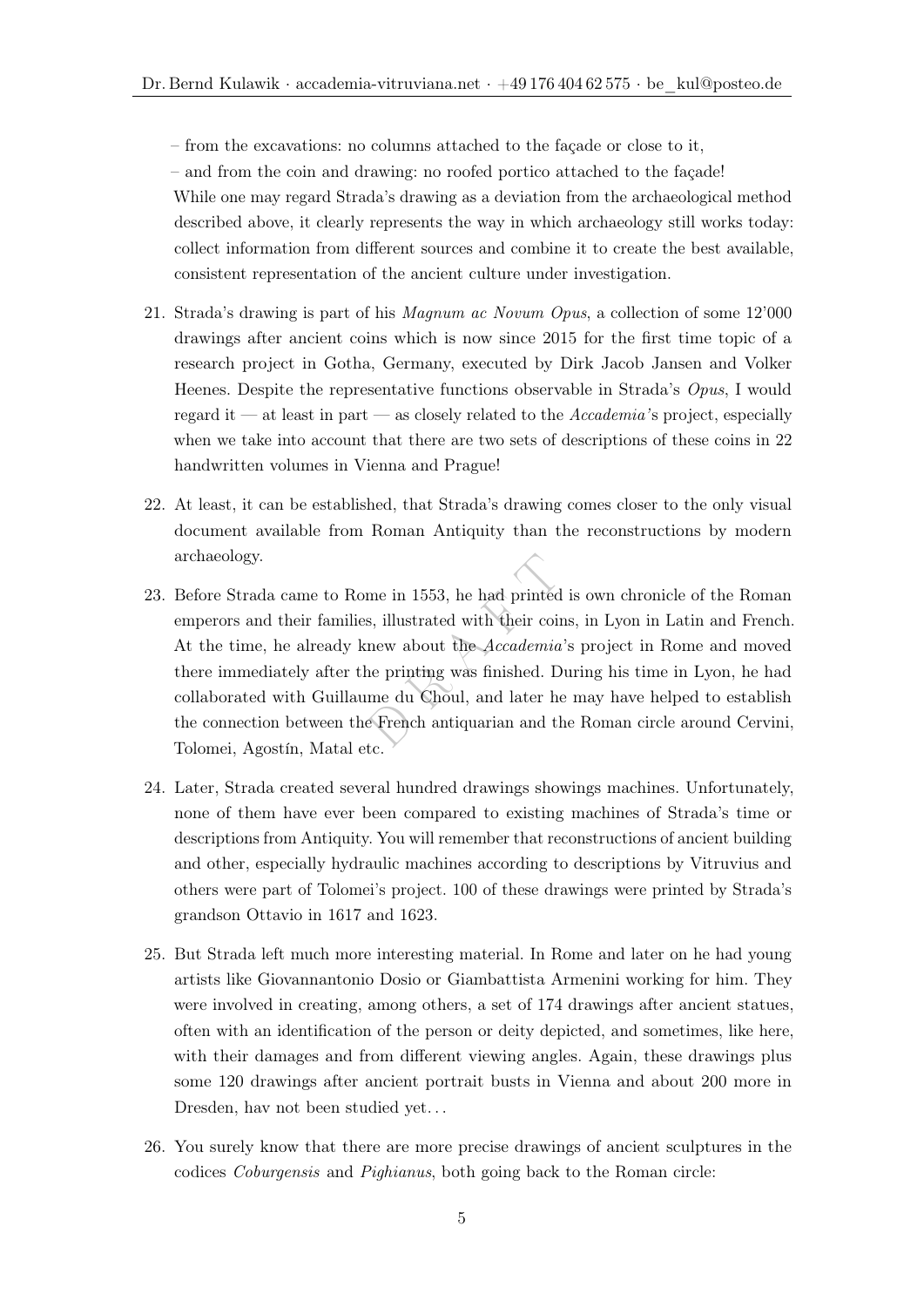- 27. Pighius was the secretary of Cervini, and Antoine Morillon, according to archaeologist Henning Wrede probably the draughtsman of the Coburgensis, was the secretary and agent of Granvelle, a position taken over by Pighius after Cervini's and later by Lipsius.
- 28. Pighius also was a close friend of Morillon and made him the protagonist of his Themis Dea, dedicated to Granvelle and reporting a talk between Morillon, Pighius, Agustín and Matal in the garden of Cardinal Cesi. Cesi had employed the painter Giambattista Franco to draw a «gran libro delle statue». All these efforts can be related to Tolomei's program.
- 29. In 1588, Lipsius published the *Inscriptionum Antiquarum ... Liber*, the *sylloge* of Martin Smet. Besided Morillon, Pighius, Philandrier, Ligorio or even Palladio, Smet had been
- 30. the most productive contributor to Jean Matal's sylloge, still in the Vatican today, which observes, but probably not created — the philological and archaeological method to document ancient inscriptions in their entire appearance. In fact, Matal seems to haven taken over this method from his and Agustín's teachter Andrea Alciato. Other students of Alciato were Strada's employer Hans Jacob Fugger and Granvelle, as well as several other leading figures
- nod from his and Agustín's to<br>trada's employer Hans Jacob<br>gures<br>This manuscript in Dresder<br>to a later note, was created<br>iously, this date has to be coments<br>reexclusively missing from l 31. of the Roman Accademia. This manuscript in Dresden collects ancient inscriptions from Milan and, according to a later note, was created by Alciato in 1508 — when he was just 16 years old. Obviously, this date has to be corrected. It is remarkable that inscriptions from Milan are exclusively missing from Matal's collection entirely. So, we may assume that he did not only knew this manuscript but that he had it or a copy of it in his hands. We do not know how it came to Dresden, but either Matal, living in Cologne after he had left Rome in 1555, or Strada, himself a vivid collector of drawings and antiquarian manuscripts, coins, statues, etc. may have owned it, maybe having bought it in Rome for Fugger but not handing it over after Fugger went bancrott and established the foundations of the Bavarian collections and its State Library by giving his treasures to his friend duke Albrecht V of Bavaria. We know that Strada sent several manuscripts from Vienna to Dresden which are still there, because they were never given back after Strada's death.
- 32. Coming back to the activities of the Accademia: This part of a large series of drawings of the Roman Pantheon documenting every detail with very high precision—as you may expect now—shows a rare example of an inscription measured by the French draughtsmen working for the Accademia: But the reason to record this special inscription is not the documentation of its wording, but of its dimensions AND the remarkable fact, that the letters are slightly inclined: A fact, that, as far as I know, has never been documented or even recognized since!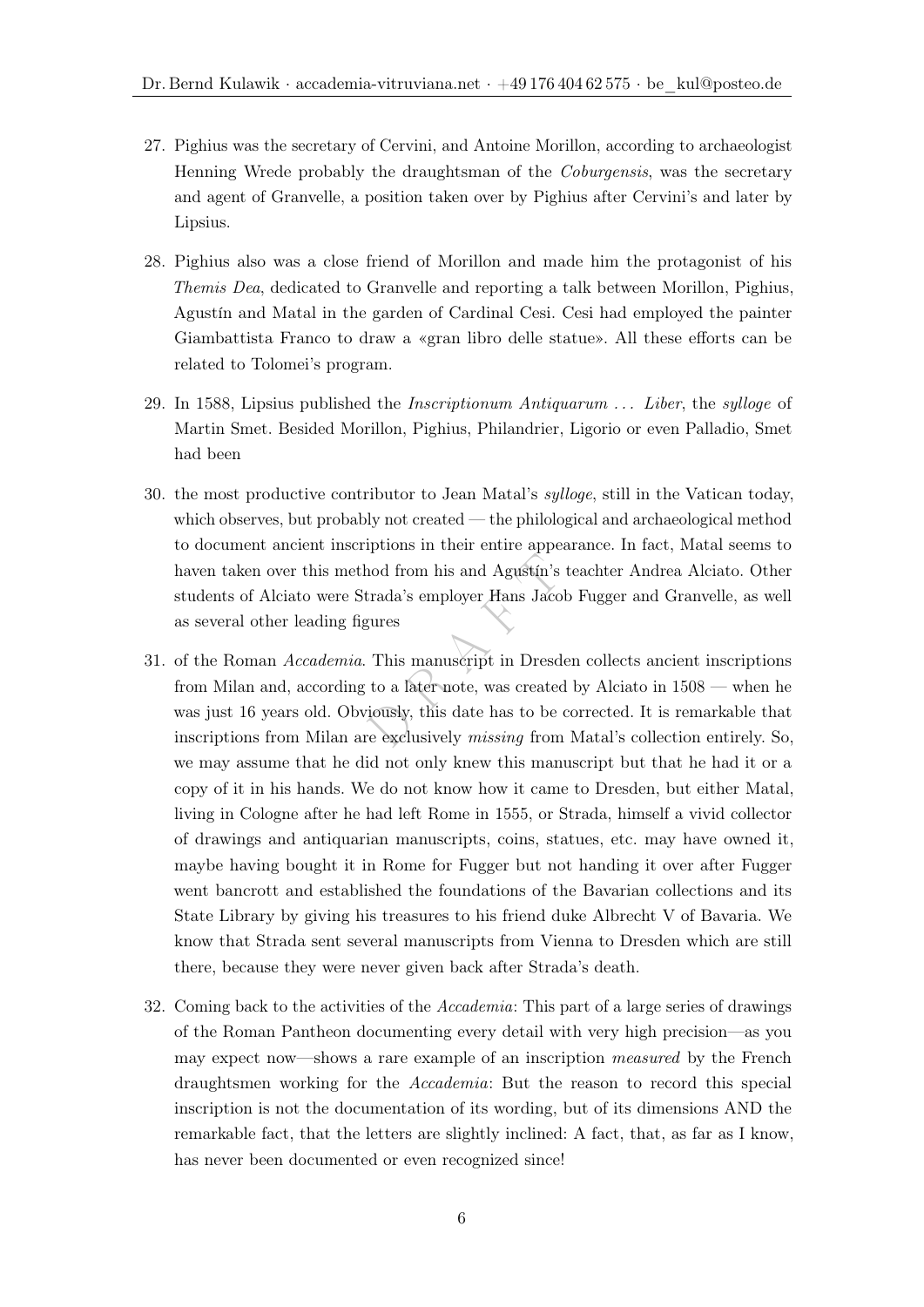- 33. Just as a comparison: The inscriptions and every non-architectural decoration like reliefs are usually completely missing from the architectural drawings: the anonymous French draughtsmen must have known that someone else would record these elements more carefully then they as stonemasons and craftsmen ever could. The difference between this drawing of the Arcus Argentarii and that from the Pantheon makes it clear why that from the Pantheon was recorded in the architectural drawing at all: The group responsible for sculptural elements, consisting of young artists like Giambattista Armenini or Morillon, or the group of scholars documenting inscriptions with members like Matal or Pighius would not measure their objects! Therefore, in this case, this had to be done by the «architectural» group, probably working under the supervision of Jacopo Barozzi da Vignola or, later, the engineer and architect Francesco Paciotto. Interestingly, Tolomei wrote a letter to ask Paciotti if he could measure the entire Baths of Caracalla: not only the plans but also all standing structures with their heights and details — and, one may add, the heating and water supply systems.
- In incomparable importance videa for a *Corpus Inscription*<br>rvation. In fact, the *CIL* stil<br>rument the visual appearance<br>modern interpretations, and<br>n the typographically different<br>minimized what Matal a 34. Of course, the inscription from the Arcus Argentarii was documented by Matal and his colleagues. When Theodor Mommsen visited Rome in the 1840s, he realized that Matal's collection was of an incomparable importance with regard to the ancient inscriptions. So, Mommsen's idea for a Corpus Inscriptionum Latinarum was influenced if not caused by this observation. In fact, the CIL still resembles Matal's collection very closely: It tries to document the visual appearance of the inscriptions with their damages, does not insert modern interpretations, and cites older sources regarding the same inscription only in the typographically different commentary. One could feel tempted to state that Mommsen realized what Matal and his friends tried to achieve some 300 years before him.
- 35. This is a short overview of the manuscripts (including drawings) that I regard as somehow or surely related to the *Accademia* and its activities according to Tolomei's program. There stil may be many more documents, because the network had some 200 members. Most of these sources still await thorough investigation and the reconstruction of their original context.
- 36. But the members of this network also published a lot of books, many of them regarded today as the foundation stones of the humanities, like archaeology, numismatics and epigraphy, and, most of all: architecture, which to re-awake was the final aim of Tolomei's entire program. — We may count the second or rather third and first illustrated edition of Marliano's Topographia among these books. It was printed in 1544 by the Dorico brothers, usually known for their innovative music prints, who proudly call themselves here Accademiæ Romanæ Impressorum — 17 years after Leto's Accademia Romana had ceased to exist in the Sacco di Roma. But because several members of Cervini's network like Giangiorgio Trissino belonged to the first academy's last members, I think the Dorico brothers thought of this new Accademia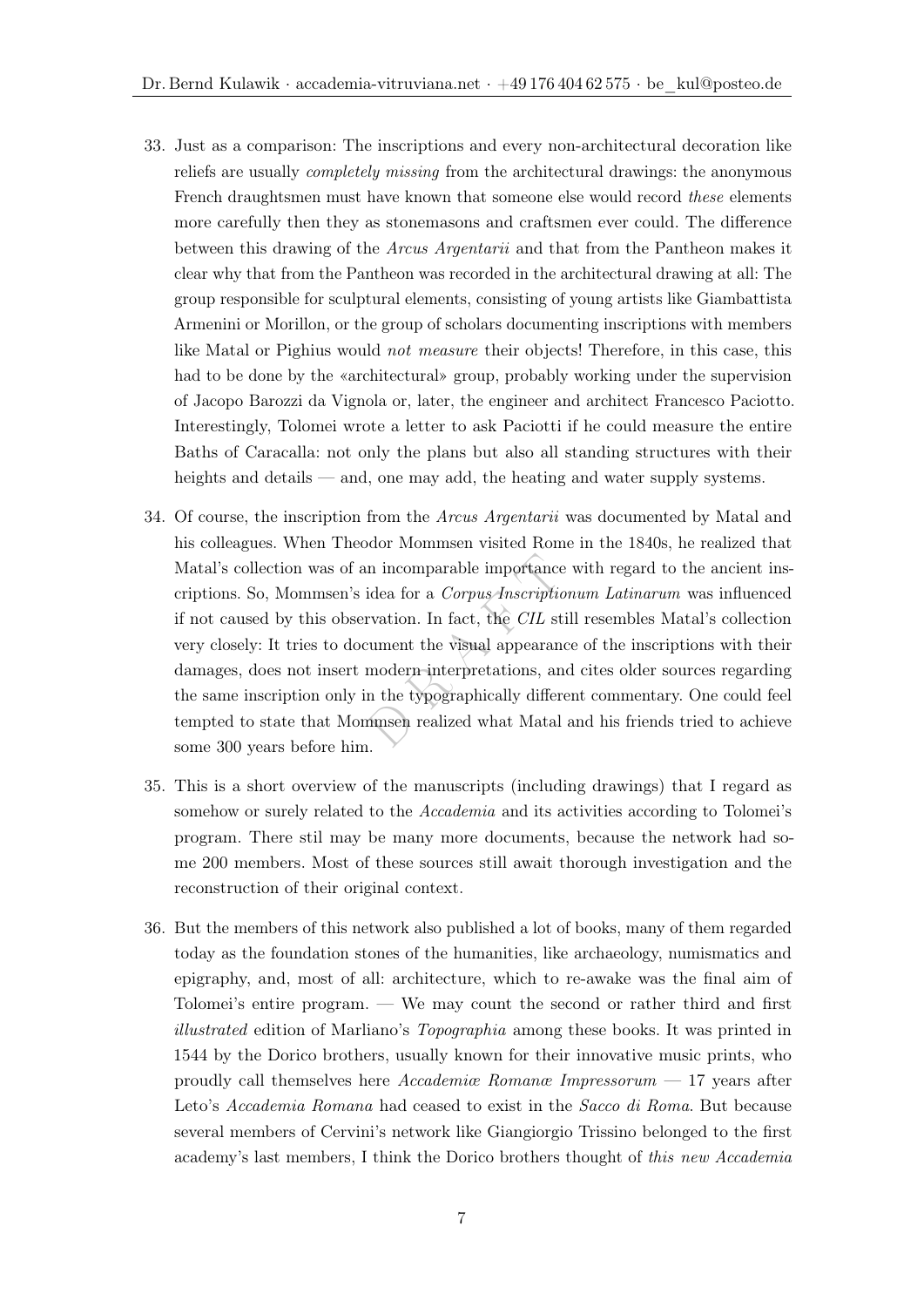when they tried to establish themselves as the printshop for its vast program from 1542.

- 37. Marliano's Topographia with its first three «historical» maps could be seen as a first study — but rather not yet as the intended final book number  $12$  — from Tolomei's list
- 38. dedicated to the reconstruction of the urban history of ancient Rome.
- 39. Another book from the Accademia and the only one regarded by modern research as a printed result of its work, are Guillaume Philandrier's Annotationes to Vitruvius from 1544. An extended edition, united with the entire emendated text of the De Architectura Libri decem came out in 1552. The first one was dedicated to François I<sup>er</sup> to whom Tolomei had sent a (probably printed) version of the program already in 1543.
- $\frac{1}{1567}$ . The learned patriarch in 1567. The learned patriarch<br>rchitecture before, collabora<br>1540s several times with his<br>rbaro visited Rome together<br>n the Palazzo Farnese.<br>c of his *Quattro Libri dell'Are*<br>pook 13 40. Philandrier's emendated text, surely established in close collaboration with his friends in Rome in sessions mentioned by Tolomei and others, became the textual foundation for the Daniele Barbaro's annotated and illustrated translation of Vitruvius from 1556 and his Latin edition from 1567. The learned patriarch elect of Aquileia, who never had shown an interest in architecture before, collaborated with Andrea Palladio who had been in Rome in the 1540s several times with his mentor and Barbaro's friend Trissino. Palladio and Barbaro visited Rome together in the early 1550s when the Accademia regularly met in the Palazzo Farnese.
- 41. Palladio's own fourth book of his Quattro Libri dell'Architettura from 1570 resembles Tolomei's description for book 13
- 42. because it joins a historical and an architectural description of the ancient buildings with their plans and as many details as needed to comprehend them. It should be mentioned that many of the few early drawings by Palladio documenting his Roman studies find parallels in the drawings of the French draughtsmen working for the Accademia—and there are even drawings in Palladio's collection that were made by them. Palladio seems to have been a member of the «architectural survey group» in Rome. But his drawings as well as his woodcut illustrations lack the precision and contain some unfounded additions, so they look like
- 43. a step back in comparison to Antonio Labacco's Libro appartenente a l'Architettura from 1552. It was published as a series of numbered single prints, for the first time in architectural history as copper plate engravings, allowing to represent a much higher precision like the one needed to print the drawings made for the Accademia. Labacco was the closest collaborator of Antonio da Sangallo the Younger, until his death in August 1546 the most important architect and surely the person in the city who knew ancient Roman architecture from his own investigations better than anyone else at his time.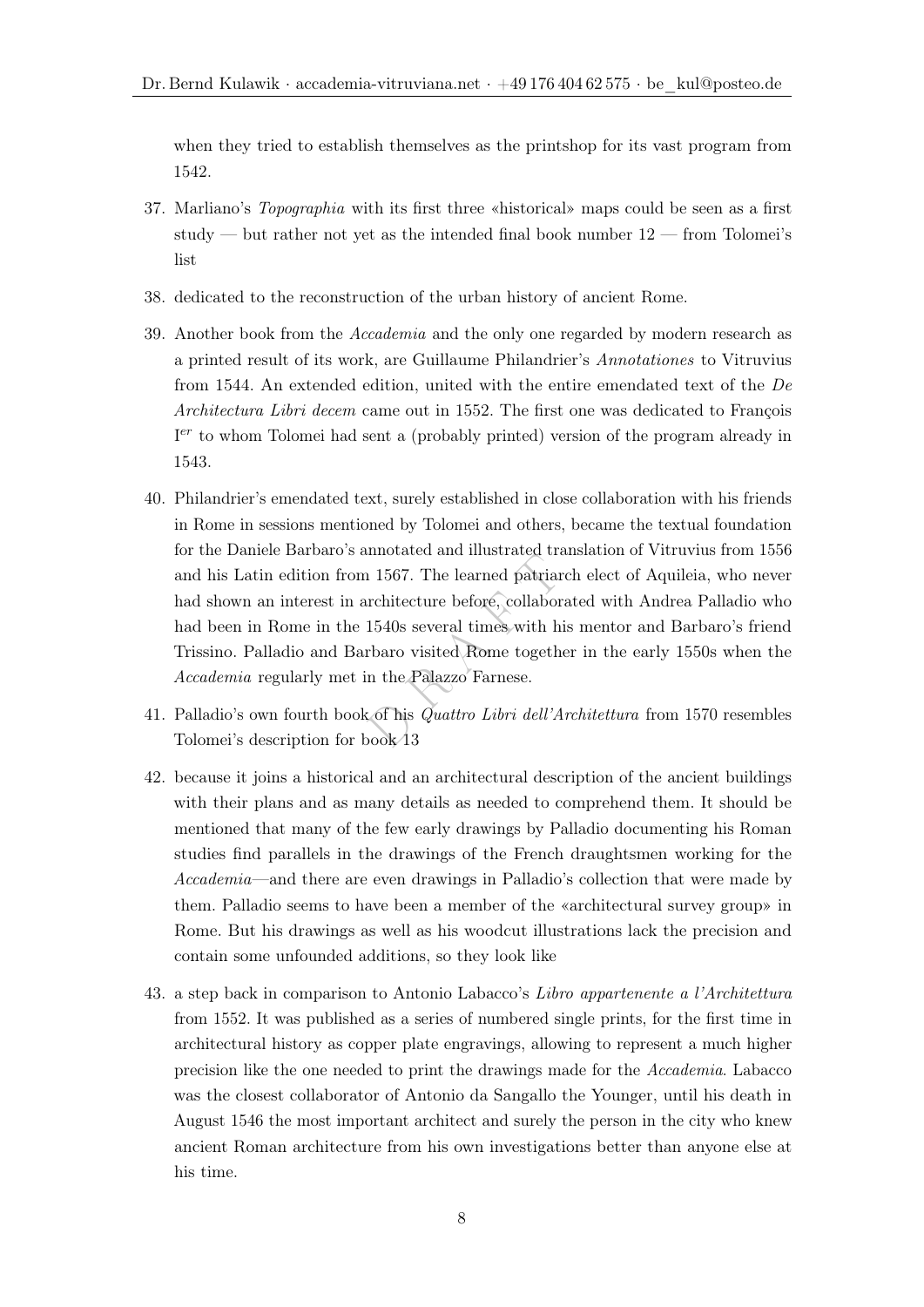- 44. Another book also was printed with copper plates on the same press in Labacco's house. This book was of an influence on architectural history that hardly could be overestimated, except for Palladio's books and built architecture: Jacopo Barozzi da Vignola's Regola delli cinque ordini from 1562. Vignola had «measured all the antiquities in Rome» in the service of the Accademia, as Vasari and Egnatio Danti report. These drawings are regarded as lost, but I doubt that they ever existed: One cannot measure buildings alone, but needs helpers taking the measures, making the drawings etc. I am convinced that Vignola was the supervisor of the «architecture group» and did not make the survey drawings himself.
- 45. By measuring «all the antiquities», Vignola must have realized that there is nothing like a general system of the classical orders in Roman architecture: an idea already reflected in Tolomei's letter. And none of the Roman examples can be seen as an application of the rules given by Vitruvius. Therefore, Vignola created his own system, based on the best examples from antiquity, as he claims, but introducing a new feature: All of his designs can be realized using the same module, and, therefore, could be combined easily in the same building: something which is not even true for the Colosseum.
- der the same title, came out<br>
e d'Architecture from 1564.<br>
partly measured by Bullant<br>
herefore would fit very well in 46. Another book, almost under the same title, came out 2 years after Vignola's: Jean Bullant's Reigle Generalle d'Architecture from 1564. It compares examples from ancient buildings
- 47. with each other, at least partly measured by Bullant himself, and with the orders according to Vitruvius. It therefore would fit very well into Tolomei's program. Bullant was in Rome before 1537, but we do not know when exactly this happened or if he had contact with the Cervini circle like his compatriot Philibert de l'Orme who met them in 1537 as he reports in his Premier tome d'architecture.
- 48. Besides these groundbreaking architectural books, there are many others from the Accademia's network, like those by Agostín himself or by Panvinio who claimed to be a disciple of Matal.
- 49. The list of books published by members of the Accademia network is already very long.
- 50. In some cases, they may have been created without any connection to Tolomei's program in mind, but in others they fit so well into his descriptions that it is hardly imaginable
- 51. that they did not respond at least to the ideas of this project. I think we may savely assume that many important publications and very large amounts of understudied materials documenting ancient artifacts in an unprecedented precision like the architectural drawings are related to Tolomei's program and the activities of the Accademia